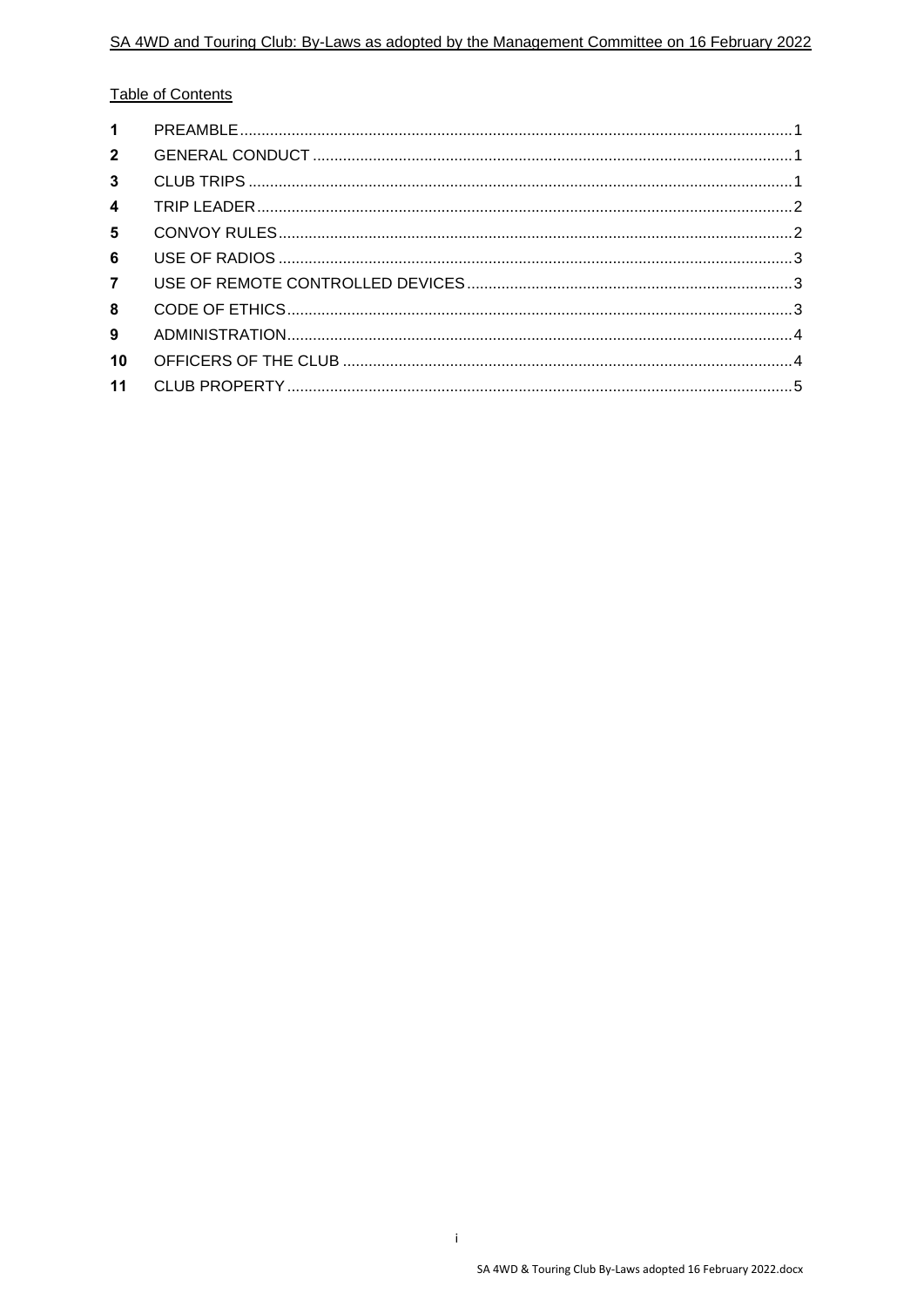### <span id="page-1-0"></span>**1 PREAMBLE**

- 1.1 The constitution requires the Management Committee to draw up any By-Laws necessary for the good conduct of the Club and its members.
- 1.2 By-Laws are internal to the Club and may be written or amended without affecting the wording of the constitution. However the constitution requires the Club to make provision for dealing with actions prejudicial to the Club. Failure to comply with these By-Laws could be so interpreted and lead to withdrawal of membership.
- 1.3 The By-Laws are provided as guidelines for the good conduct of the Club and its members.
- 1.4 Acceptance of these By-Laws will benefit all members and increase their enjoyment of Club events.

### <span id="page-1-1"></span>**2 GENERAL CONDUCT**

- 2.1 Members represent the SA 4WD and Touring Club and the four-wheel drive movement in general. They should conduct themselves at all times, and in particular in public, with decorum and in a responsible manner.
- 2.2 Children in the custody of members should be restrained from acting in a manner likely to cause annoyance or offence to members, visitors or the public.
- 2.3 Every courtesy will be extended to other road users and aid or assistance may be offered if necessary.
- 2.4 Confrontation with landowners, officials and members of the public who may object to our legitimate presence should be avoided.
- 2.5 Visitors interested in joining the Club are welcome to attend Club meetings and trips and are expected to observe the Club's standards of behaviour.

#### <span id="page-1-2"></span>**3 CLUB TRIPS**

- 3.1 The term "trip" includes any event outside of normal Club meetings.
- 3.2 Forthcoming Club trips will be advertised in the Club newsletter or on its website or via the minutes of Club meetings or direct communication including emails.
- 3.3 Trip sheets will be prepared for all trips and should contain;
	- 3.3.1 Date of the trip;
	- 3.3.2 Destination and indication of route (when applicable);
	- 3.3.3 Approximate distance;
	- 3.3.4 Vehicle recovery and radio equipment to be carried;
	- 3.3.5 Vehicle number limitation if applicable;
	- 3.3.6 Special restrictions or instructions;
	- 3.3.7 Trip standards degree of difficulty;
	- 3.3.8 Name and contact phone number of the Trip Leader; and
	- 3.3.9 Time for confirming participation to the Trip Leader.
- 3.4 Prospective participants are required to confirm their intended participation to the Trip Leader within the stipulated time
- 3.5 A nominated member (usually a volunteer) will be tasked with writing a trip report for the Club newsletter and giving a report at the general meeting. The trip report is to be delivered to the Trip Leader for collating with all of the other records of the trip.
- 3.6 Visitors are expected to observe these By-Laws. It is their host's responsibility to advise them of the Club rules. In the absence of a host, the Trip Leader is responsible.
- 3.7 Convoy rules will be observed at all times.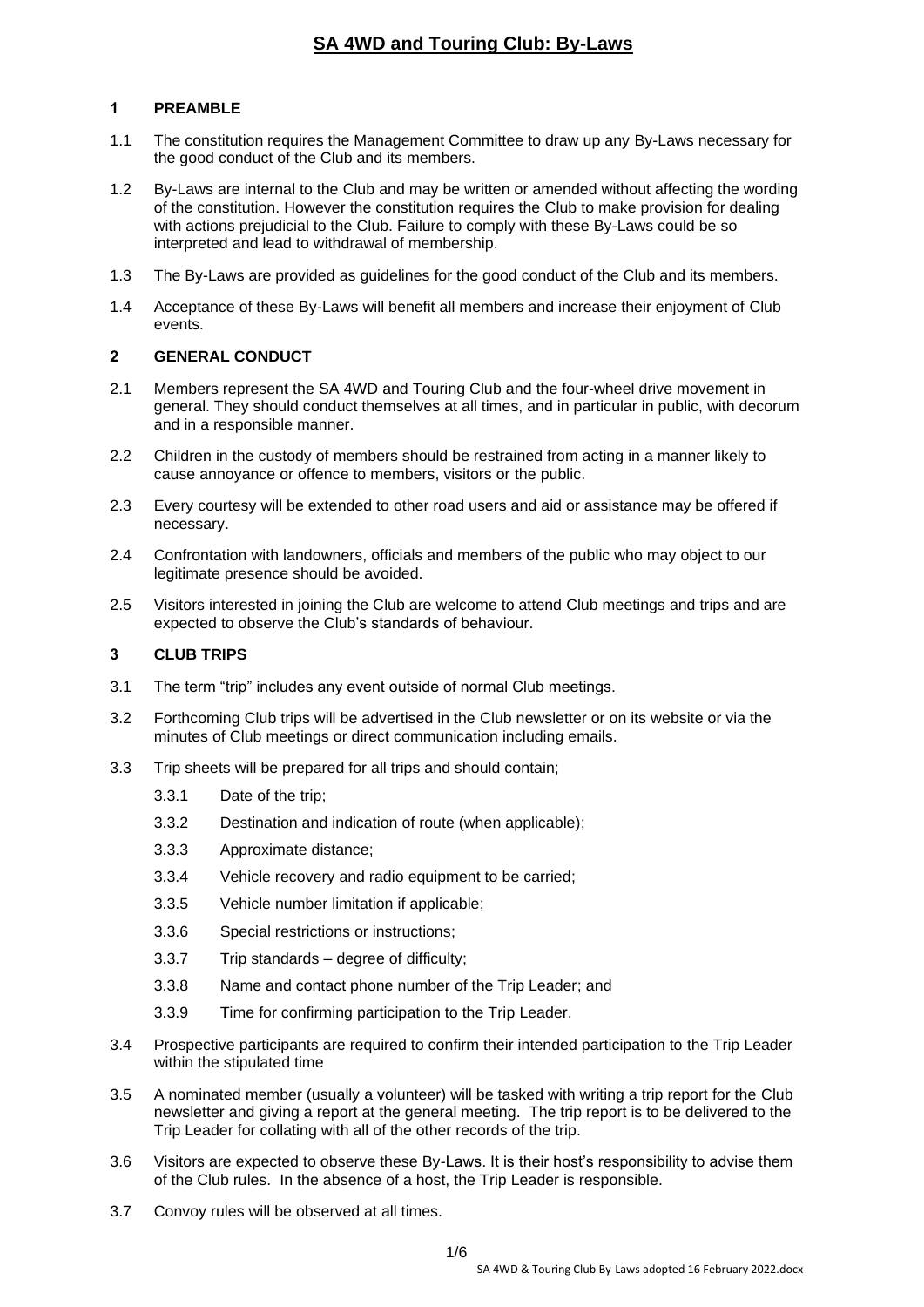- 3.8 No firearms or other offensive weapons are permitted on Club trips, unless authorised by the trip leader.
- 3.9 Alcohol should not be consumed prior to or during driving activities. The Club promotes safe and healthy activities where alcohol is consumed in moderation.
- 3.10 Dogs or pets are permitted on Club trips at the trip leader's discretion. Dogs or pets must be properly controlled. Local regulations observed and private property owner's wishes will be respected. Safety of pets is owner's responsibility.
- 3.11 A minimum of third party property vehicle insurance is necessary for participation in Club trips.

### <span id="page-2-0"></span>**4 TRIP LEADER**

- 4.1 The Trip Leader is in complete charge for the duration of the trip. This does not take precedence over any law or regulation under Statute. In addition, trip participants are responsible for their own safety and will only undertake activities after undertaking a personal risk assessment.
- 4.2 In all matters the decision of the Trip Leader is final.
- 4.3 The Trip Leader will provide a safety briefing prior to the commencement of the planned trip, including asking parents/guardians of children accompanying them on the trip to declare to everyone if they do not want photographs taken of their children.
- 4.4 Prior to departure an agreed time and warning (which may be in the form of a radio scheduled call or the sounding of a warning device) will be given to trip participants.
- 4.5 The Trip Leader may refuse permission for a member or visitor to join a Club trip if:
	- 4.5.1 The number of vehicles is too large for effective management;
	- 4.5.2 A vehicle is not suitable for the intended route;
	- 4.5.3 The experience of the driver is inadequate;
	- 4.5.4 Recovery and radio equipment is not as required;
	- 4.5.5 Advance notice of intended participation has not been given; and
	- 4.5.6 A visitor has not been made aware of the relevant sections of this By-Law and rules.
- 4.6 The Trip Leader will determine the route to be followed and will provide any necessary advice and assistance to individual members.
- 4.7 The Trip Leader will direct vehicle recovery operations personally or by delegation. It is important that only one person is in charge during such operations.
- 4.8 The Trip Leader will appoint a member as "Tail end Charlie" to bring up the rear of the convoy and advise the Trip Leader of its progress.

#### <span id="page-2-1"></span>**5 CONVOY RULES**

- 5.1 Normal road rules apply at all times, both on and off gazetted roads.
- 5.2 Allow adequate distance between vehicles to permit other road users to pass safely.
- 5.3 Keep the same position in the convoy whenever possible. If the position is adjusted, restore it when it is safe to do so, or advise the Trip Leader of the adjustment.
- 5.4 The Trip Leader may choose alternative convoy procedure.
- 5.5 Be constantly aware of the vehicle immediately in front of and to the rear and their position relative to your vehicle.
- 5.6 At significant intersections, and whenever there is doubt of the route, wait until you are sure that the driver of the following vehicle has understood your intentions.
- 5.7 Keep a safe distance from the vehicle in front. Be particularly aware of the special conditions imposed by wet brakes, muddy surfaces or heavy dust.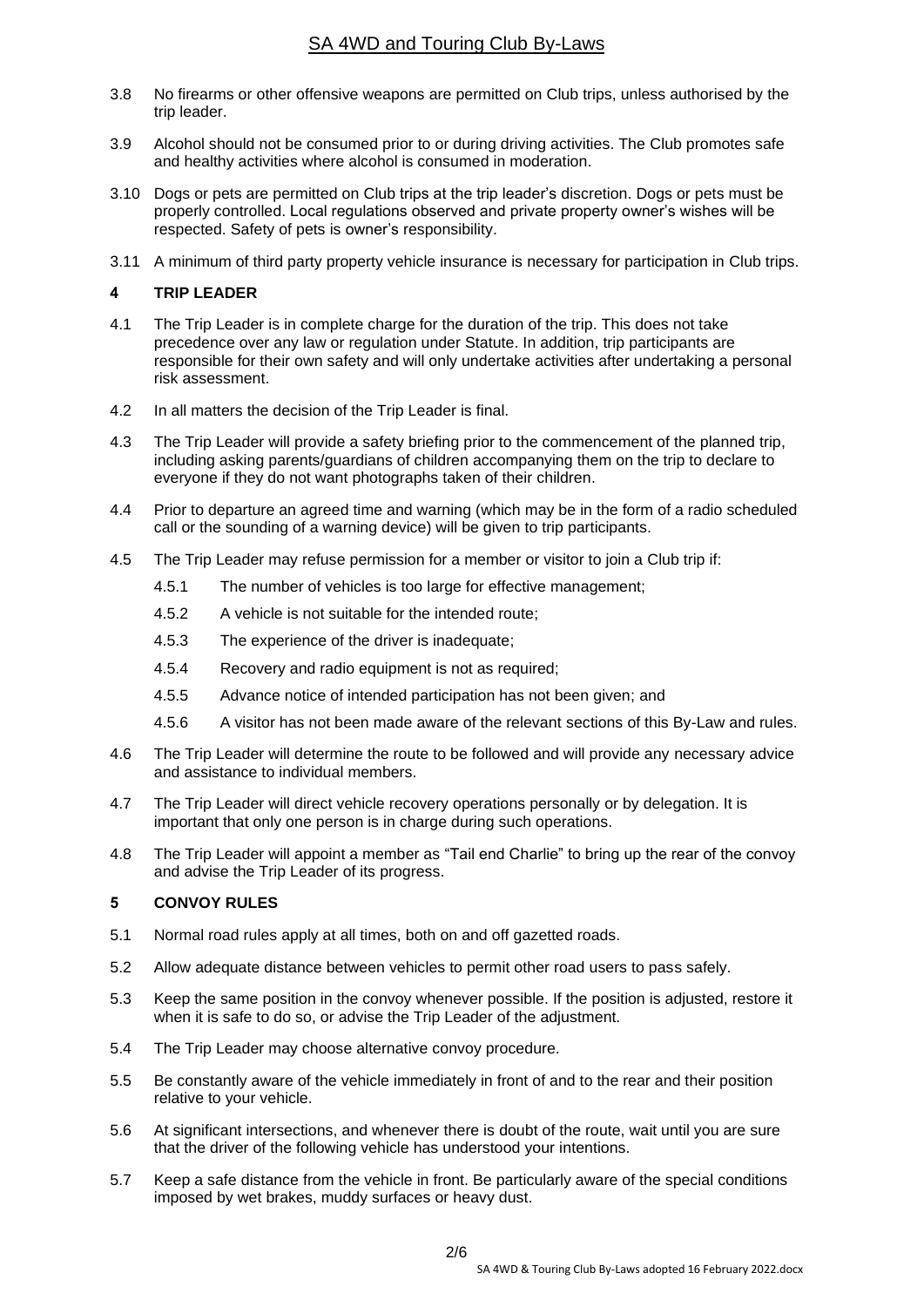- 5.8 When approaching potential hazards, wait until the preceding vehicle is clear and the driver of that vehicle has indicated it is safe to proceed.
- 5.9 When fording a river or creek, only one vehicle is to be in the water at a time. Avoid depositing water on the exit ramp where possible. Dry out brakes at the earliest opportunity.
- 5.10 The driver of a vehicle is solely responsible for accounting for all passengers before resuming after a stop.
- 5.11 No vehicle shall leave the convoy without the permission of the Trip Leader, who will make any necessary arrangements.
- 5.12 All vehicles must keep to formed tracks whilst in the bush, only leaving them at the direction of the Trip Leader to by-pass an obstruction or to enter a camping or picnic area.
- 5.13 All gates must be left as found. The Trip Leader will advise the last member of the convoy of the status of any gate that is passed. The last member of the convoy is responsible for closing an opened gate and advising the Trip Leader accordingly. The gate must not be left unattended if livestock are present ensuring passage through the gate is blocked to them until the next vehicle arrives.
- 5.14 Use the radio to warn others if you are making an unscheduled stop. In the absence of radio contact, headlight flashing may be used to attract the attention of the vehicle in front. If the vehicle behind you flashes its headlights, stop to ascertain the reason. The driver of the halted vehicle must inform the Trip Leader of any such interruptions to the progress of the convoy and of the circumstances.

#### <span id="page-3-0"></span>**6 USE OF RADIOS**

- 6.1 VHF (27 MHz) and/or UHF (477 MHz) CB radios, fixed or portable, shall preferably be carried in all vehicles.
- 6.2 The Trip Leader will advise what channels are to be used for each trip and will confirm contact with members individually before starting. The channels may be changed by the Trip Leader during the trip and contact will then be reconfirmed.
- 6.3 Basic CB radio protocols will be observed at all times.
- 6.4 When making a call, announce your name or call sign and that of the person you calling, who should then confirm the radio contact.
- 6.5 Keep messages short as others may want to use the channel.
- 6.6 Do not attempt to transmit when the channel is in use as this will blank out the channel. Wait until the message on air has been completed.
- 6.7 Do not allow radios to be used irresponsibly.
- 6.8 Always use appropriate language on radios and refrain from using offensive language or words.

#### <span id="page-3-1"></span>**7 USE OF REMOTE CONTROLLED DEVICES**

- 7.1 The term "use of" includes drones, model aeroplanes and remote controlled model motor vehicles.
- 7.2 Due to the Club's insurance policies not specifically covering the use of remote controlled devices as an approved activity within the Club, none of these devices may be operated, unless the operator (or if the operator is a minor, their parents or guardians) provide(s) the Club with an indemnity against any claims resulting from the use of the device during a Club activity.

#### <span id="page-3-2"></span>**8 CODE OF ETHICS**

- 8.1 The Code of Ethics issued by the Australian National Four Wheel Drive Council will be observed at all times, namely:
	- 1. Obey the laws and regulations for recreational vehicles that apply to public lands.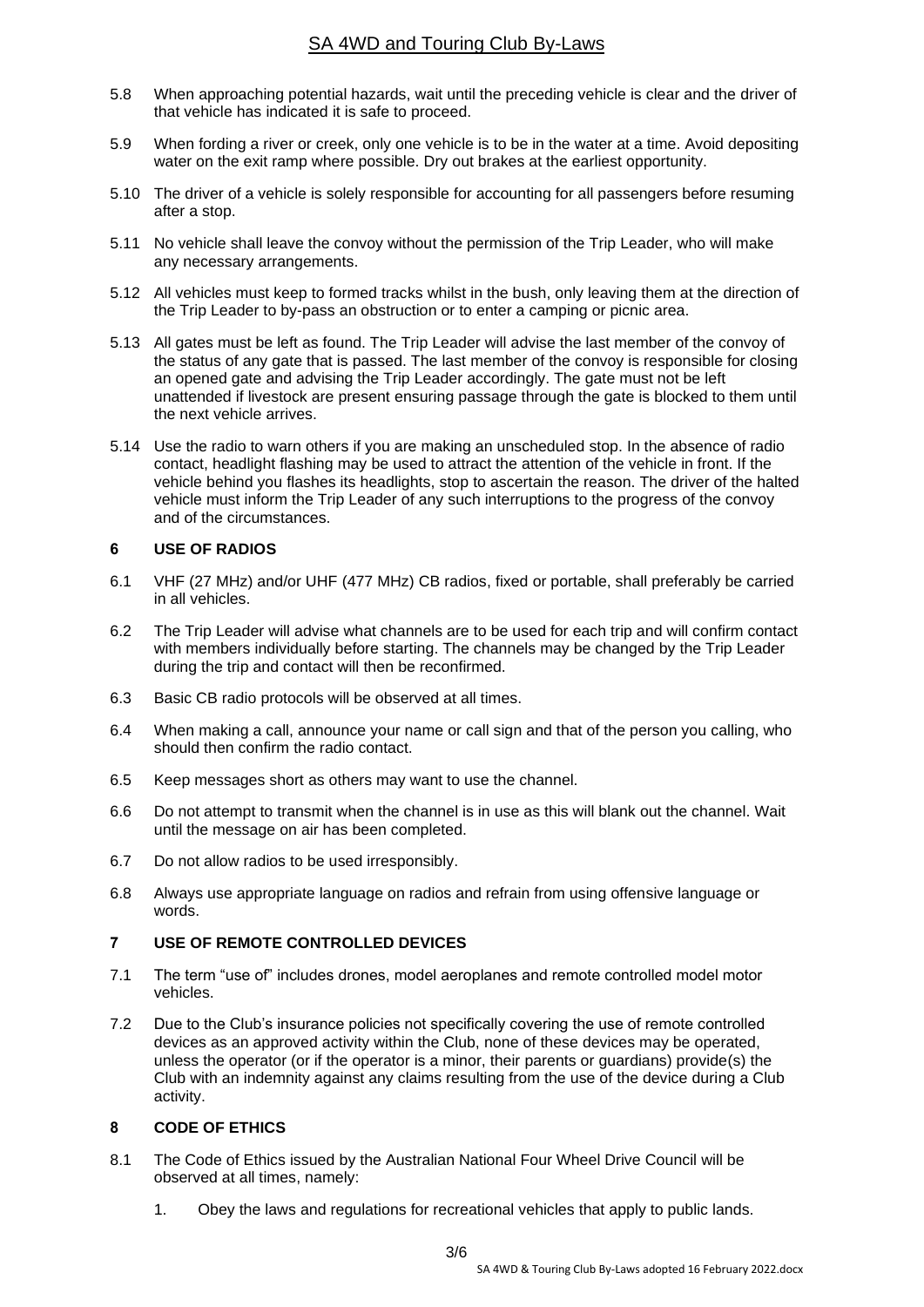- 2. Respect the cultural, heritage and environmental values of public/private land, by obeying restrictions that may apply.
- 3. Respect our flora and fauna. Keep to formed vehicle tracks.
- 4. Keep the environment clean.
- 5. Keep your vehicle mechanically sound to reduce the environmental impact.
- 6. Adopt minimal impact camping and driving practices.
- 7. Seek permission before driving on private land. Do not disturb livestock or watering points and leave gates as found.
- 8. Take adequate water, food, fuel, basic spares and a first aid kit on trips. In remote areas travel with another vehicle and plan to have communications available to meet emergency requirements. This may take the form of a HF radio or a satellite phone.
- 9. Enjoy your recreation and respect the rights of others.
- 10. Plan ahead and lodge trip details with a responsible person.
- 11. Support four-wheel drive touring as a responsible and legitimate family recreational activity.
- 12. Consider joining an affiliated four wheel drive club.

#### <span id="page-4-0"></span>**9 ADMINISTRATION**

- 9.1 At the first meeting of the Management Committee after the Annual General Meeting, these matters will be reviewed and resolved:
	- 9.1.1 Appointment of appropriate Club officers.
- 9.2 The Club will maintain a series of relevant documents to support the Club in its activities. These documents shall include:
	- 9.2.1 Trip planning sheets
	- 9.2.2 Instructions for the safe planning and running of a trip
	- 9.2.3 Safety briefing sheet

#### <span id="page-4-1"></span>**10 OFFICERS OF THE CLUB**

In addition to the duties outlined in the Constitution, further specified duties for the undermentioned named officers of the Club are as follows:

- 10.1 The Trip Coordinator will:
	- 10.1.1 Coordinate Club trips.
	- 10.1.2 Ensure that Trip Leaders have the training and/or experience to carry out the duties as outlined in these By-Laws.
	- 10.1.3 Initially vet and then present proposed trips to the Management Committee for assessment and approval. If a trip arises before a Management Committee meeting is likely to be held, the Trip Coordinator may request the Club's Executive to approve the trip.
	- 10.1.4 Provide monthly trip programs to Club meetings (via the Secretary), the Management Committee and for the Club's website, Facebook, or other Internet based communications.
	- 10.1.5 Ensure written trip reports are provided by Trip Leaders within one month of a trip being completed. In this context "written" includes photographs and documentation supplied in electronic form, and the relevant Trip List and visitor application forms, which record the names of all persons who participated on each trip.
	- 10.1.6 Keep all of the documentation in connection with trips carried out by the Club.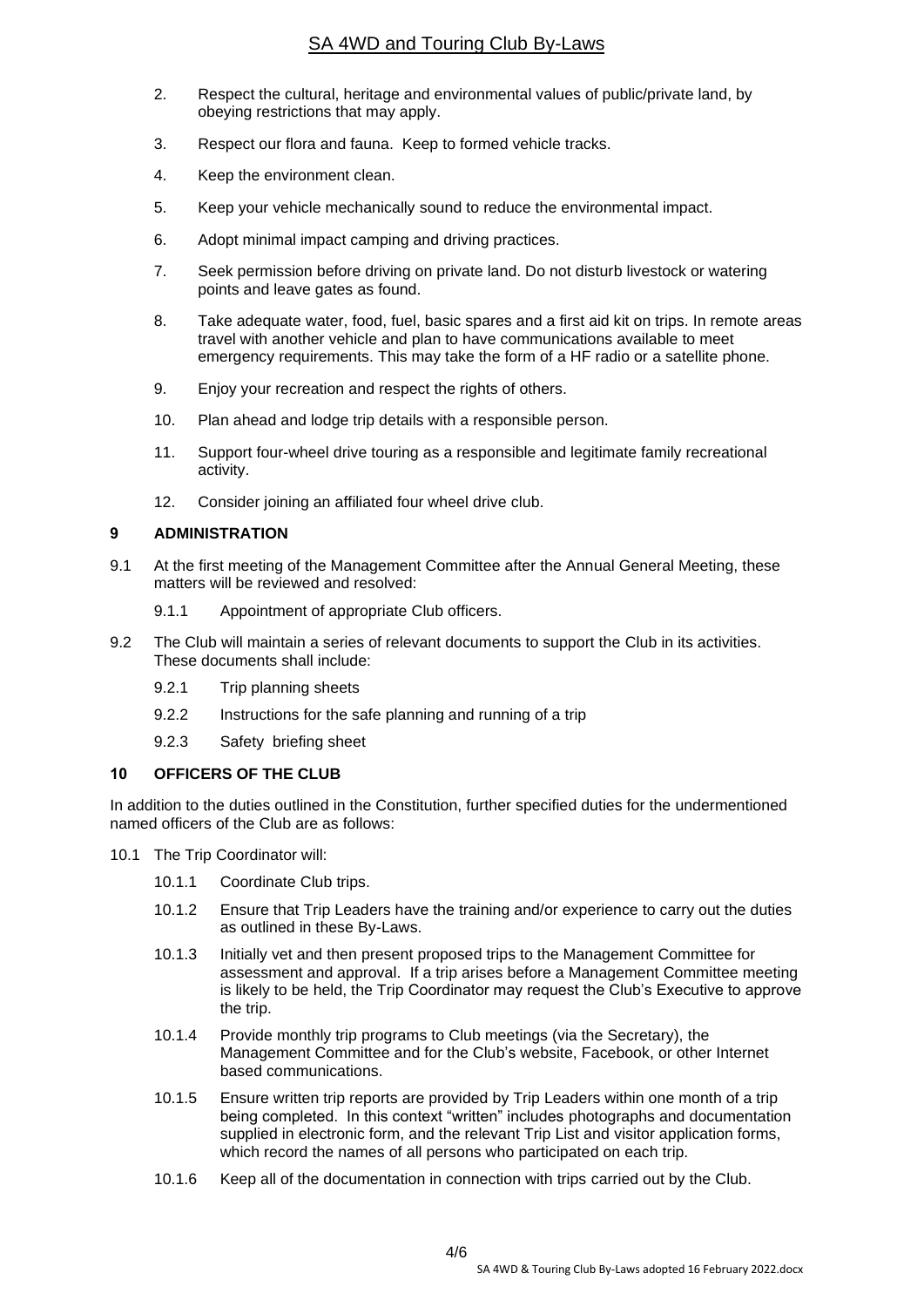- 10.2 The Training Officer will:
	- 10.2.1 Arrange theoretical and practical training in four wheel driving skills.
	- 10.2.2 Arrange theoretical and practical map-reading or GPS courses.
- 10.3 The Property Officer will manage the Club's property in accordance with the provisions of Paragraph 11 of this By-Law :
- 10.4 The Newsletter Editor will:
	- 10.4.1 Produce the newsletter.
	- 10.4.2 Obtain input into the newsletter from officers, members and other sources.
- 10.5 The Webmaster will:
	- 10.5.1 Manage content and functionality of website.
- 10.6 The Public Officer will:
	- 10.6.1 Keep in safe custody the books, documents and securities of the Club.
	- 10.6.2 Hold the Common Seal of the Club.
	- 10.6.3 Make returns as required to the Department responsible for the administration of the Associations Incorporation Act 1985.
- 10.7 Club Delegates will:
	- 10.7.1 attend their periodic meetings and report the proceedings to the Management Committee and to the members.

#### <span id="page-5-0"></span>**11 CLUB PROPERTY**

- 11.1 The term "property" includes navigation aids, safety equipment, vehicle recovery equipment, computers, audio visual equipment, software, books, CD's and DVD's, which are owned by the Club.
- 11.2 A written record (inventory) of all Property owned by the Club is to be kept, maintained, and made available to all members for their inspection and information.
- 11.3 In accordance with Paragraph 12 of the Constitution, the Management Committee shall appoint a Property Officer, whose role and function is to keep proper control of property and permit Club members to store, borrow and use property for Club purposes under conditions set by this By-Law, or determined by the Property Officer. No conditions set by the Property Officer can contravene this By-Law.
- 11.4 The Property Officer is to be responsible for:
	- 11.4.1 maintaining a current and accurate inventory of all property owned by the Club;
	- 11.4.2 making the inventory readily available to Club members, so they can ascertain what equipment the Club owns, and where it is located;
	- 11.4.3 organising the holding and storage of property, through the use of Caretakers;
	- 11.4.4 keeping track of property;
	- 11.4.5 organising the care and proper maintenance and repair of property; and
	- 11.4.6 keeping the Secretary informed of items borrowed and returned.
- 11.5 As a general principle, Property can only be held and used by members for Club purposes and activities. However, if items of Property are not likely to be needed for Club purposes, the Property Officer may permit members to borrow property for their personal use —See Paragraph 11.3 above.
- 11.6 The Property Officer is empowered to permit Club Members to store or hold items of property, when not being used for Club purposes. A member keeping property under these terms is deemed a "Caretaker".
- 11.7 With agreement from the Property Officer, Caretakers may distribute property to other members for storage or for their use.